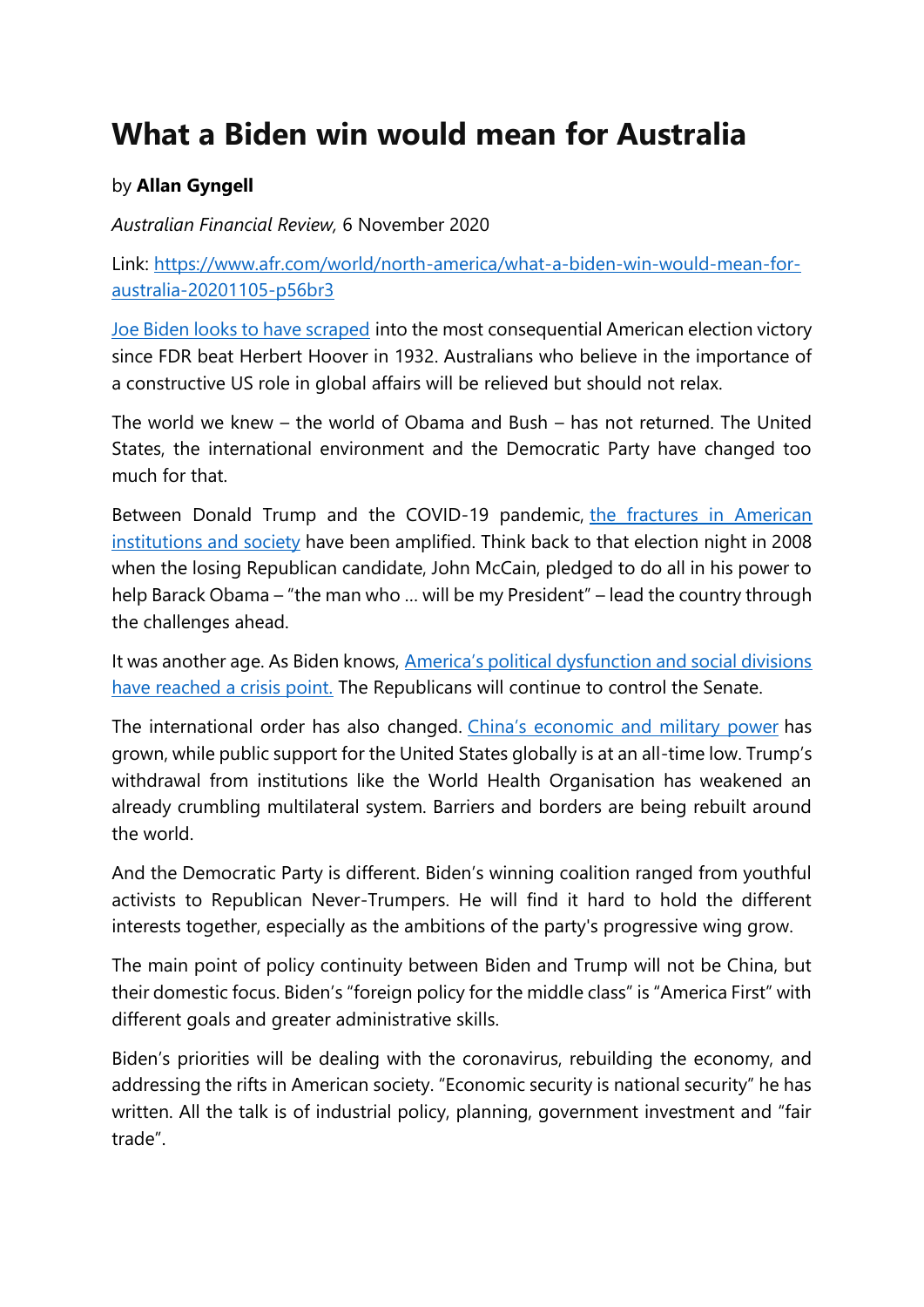Not even Washington subscribes to the Washington consensus any longer. American trade and economic policy is always hard-headed. It will be more so now, and that will matter for Australia in areas where Australian and American economic interests differ.

Climate change will be central to the new administration's economic and foreign policies and politically vital as well. "If we don't get this right, nothing else matters", Biden has written. Washington will rejoin the Paris agreement and pressure other countries to do more. Australia will be among them.

Biden has visited Australia. He can deliver the familiar sentiments of friendship with the best of them. No doubt, he thinks well of us. But he will by no means think only of us.

The Biden administration's foreign policy will range well beyond the Indo-Pacific. Like Trump, Biden wants to end America's "forever wars" in the Middle East, but he also wants to reinstate the Iran nuclear deal. He will encounter resistance.

Immigration and domestic politics will reinforce [the importance of Latin America.](https://www.afr.com/world/north-america/how-the-democrats-lost-the-latino-vote-20201105-p56bqt) And when asked recently what he saw as America's greatest threat, he replied "Russia". Rebuilding relations with NATO and the EU will be high on his agenda. (It is unlikely that Biden and Harris think much about the Anglosphere.)

Biden sees diplomacy as the principal instrument of American national policy and has pledged to rebuild the State Department. To help restore America's global reputation, he will convene a Summit for Democracy in his first year in office. But it will be about fixing democracies as much as promoting them: fighting corruption domestically and advancing human rights across the board. Not all America's potential partners will welcome that.

China will continue to be a central strategic and economic competitor. The framework of the Obama-era strategic rebalancing, emphasising close ties with regional allies and outreach to India will continue.

But Biden's climate change and other multilateral ambitions, and the likelihood of more challenges from North Korea, will require [engagement](https://www.afr.com/world/asia/china-calls-on-next-us-president-to-reboot-relations-20201105-p56bsz) with China. There will be more direct hard talking between Washington and Beijing. In that situation, the absence of high-level Australian contacts will become more marked.

Because of his age, Biden's cabinet and sub-cabinet appointments will be especially important. Names being floated for the big jobs (Michele Flournoy in Defence; Lael Brainard in Treasury) are impressive and many of the likely Biden appointees will be known to Australian officials.

Australians tell ourselves, a bit complacently, that we are good at bringing ideas and energy to the international table. The early months of a new administration are the